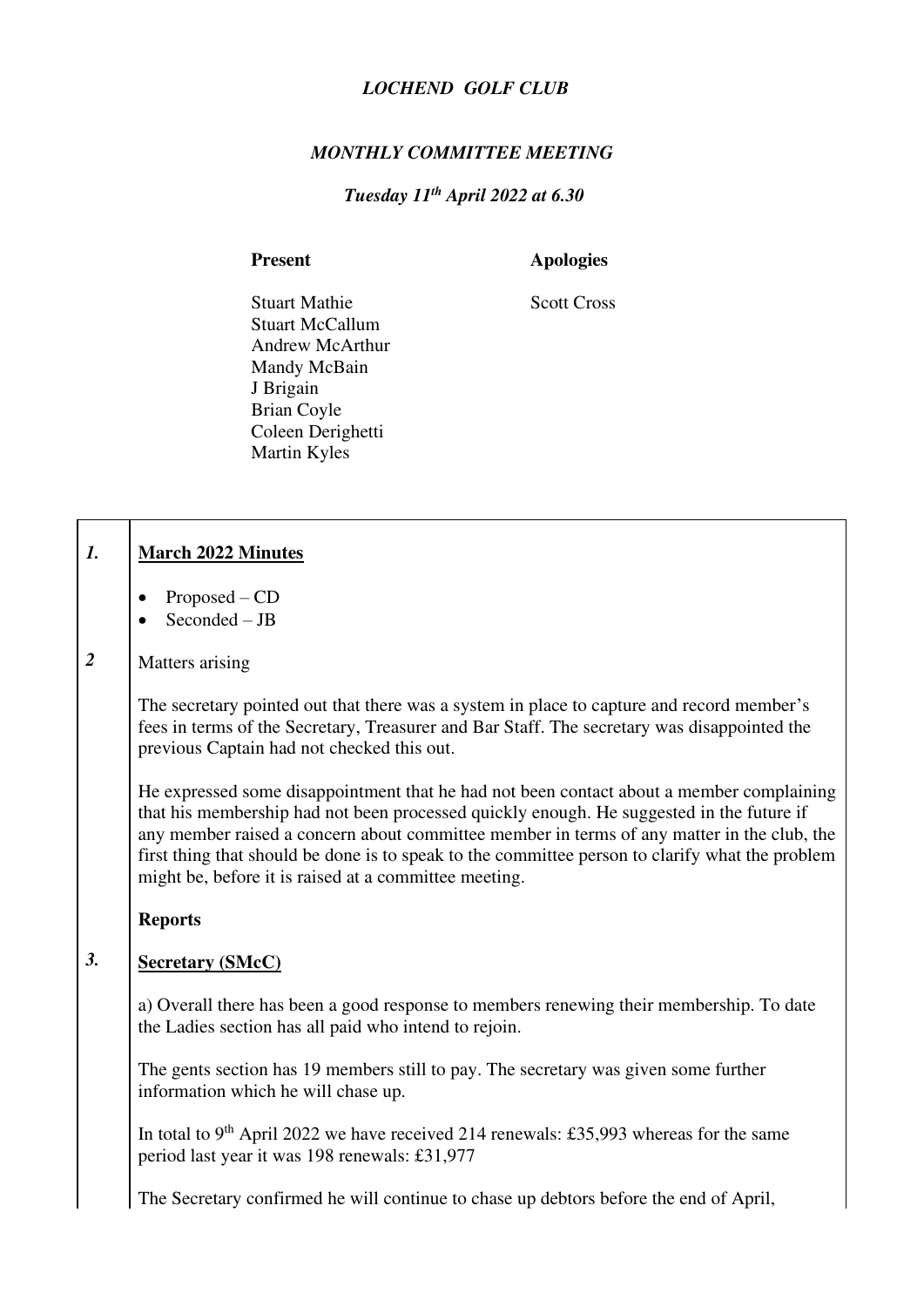reminding members if they have not paid or been in contact they cannot play in key events such as summer singles and summer pairs or enter the club championship qualifying events.

There has been a steady trickle of new members - 5 in the past month

The Secretary mentioned that a few long standing members have resigned or become associate members. The committee was reminded there is a limit of associate members which the Club can have.

The Secretary confirmed he will produce a full membership report for the next meeting in May.

### *4.*  **Treasurer Report (AMc)**

Bank account balance: £24,000 in credit and £30,247 in savings account. The treasurer explained this was the strongest financial position the club has been at this time for more than 7 years.

All invoices in March have been paid.

The Treasurer referred to the financial report circulated prior to the meeting: even with increase in staffing costs, setting aside a budget for essential refurbishments and potential solicitor fees re the lease at this moment he is forecasting a reasonable surplus this year.

He explained he is chasing up HMRC to clarify how much credit we have left (due to maternal leave last year of bar staff)

He informed the committee that he has spotted a couple of small payments through the bank account which were not the Clubs: the bank have refunded these costs @£26

Next month VAT, NI and PAYE are due

The committee were informed that the clubs utility costs are going to double. The club have signed up for a fixed rate for the next three years.

The treasurer was delighted to report, at long last, there is positive news about the Club Lease. Edinburgh Leisure has withdrawn their concerns of the Club asking for an extra 1metre at the front and 4 metres to the right of the lounge area. The next step is for Council officials to come down and draw up an accurate plan. Then we will need to get a solicitor to act on our behalf. At this point we have asked for a 40 year lease which means it needs to be approved by a full Council meeting. The treasurer was thanked for getting this moving.

The Club has decided to pay the Music Business License this year: £500

However we are talking with some Clubs down south who have apparently worked out how this annual fee can be avoided in the future.

### *5.*  **Bar Convenor (SM)**

A member of staff, Chantelle has left.

Danielle has given up catering but to keep a member service going the club is now giving her hours until another caterer can be found. The Captain is speaking to someone later this week.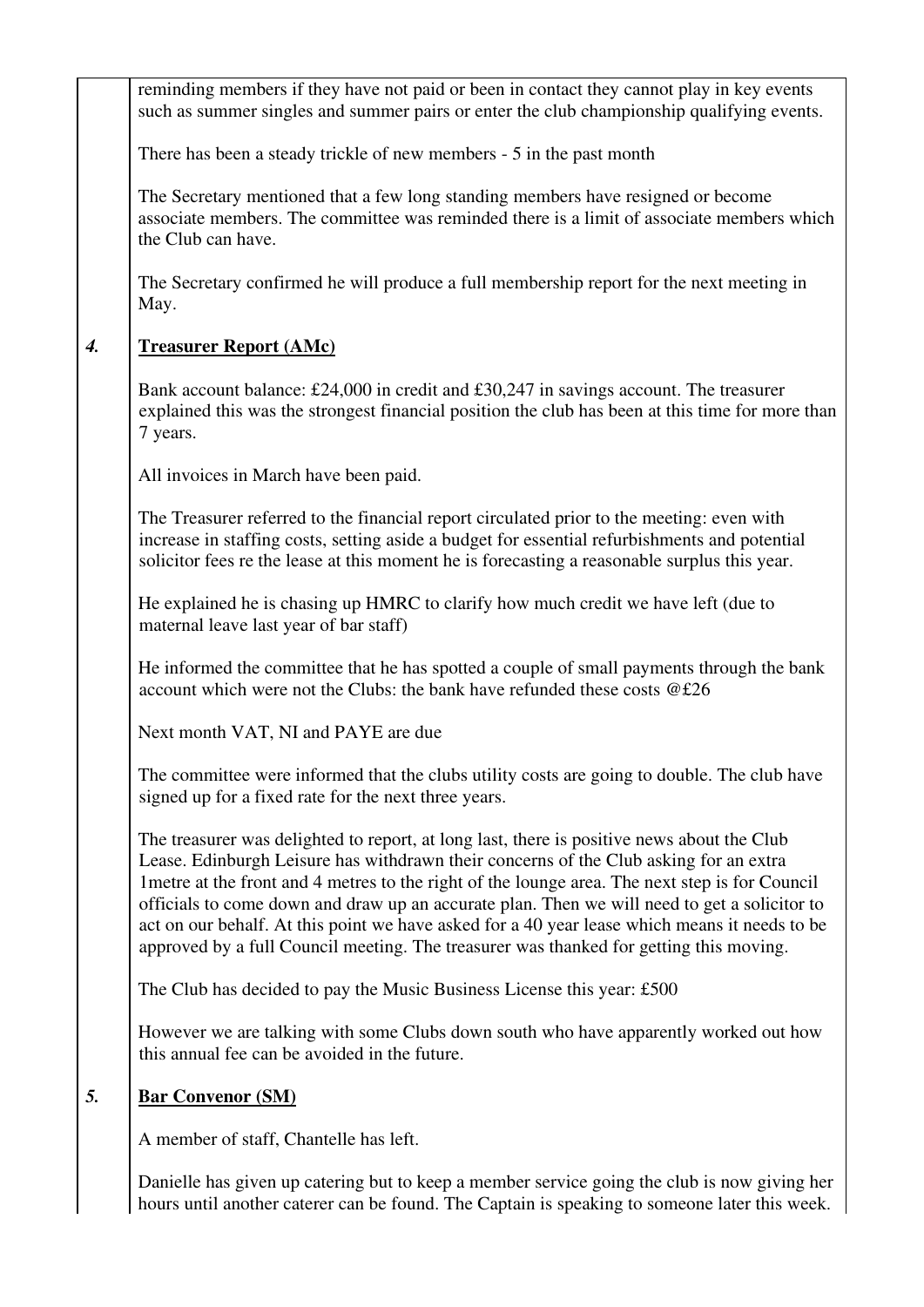| It was agreed if sections such as the Ladies or Seniors want catering they have to speak to                                                                                                                                                                                                                             |  |
|-------------------------------------------------------------------------------------------------------------------------------------------------------------------------------------------------------------------------------------------------------------------------------------------------------------------------|--|
| Danielle and pay up front for any requirements.                                                                                                                                                                                                                                                                         |  |
| Danielle has agreed to cover bookings in the diary for the next few months where catering<br>has already been agreed.                                                                                                                                                                                                   |  |
| The Captain and Secretary are meeting Belhaven and Tennents to discuss what either<br>company could offer the Club. Currently we are a free house.                                                                                                                                                                      |  |
| Now covid restrictions appear gone, the Captain is keen to pursue the Club having a Public<br>House License: this will require bar staff to have personal license and the Captain being the<br>named person which means he will complete the required training.                                                         |  |
| Summer hours for the bar need to be finalised. The captain suggest standardising hours to<br>avoid confusion.                                                                                                                                                                                                           |  |
| <b>Shrs:</b> There appears to be approx. 20 snr members: whilst a few have left there has also be a<br>few new members.                                                                                                                                                                                                 |  |
| 6.<br><b>Handicap Secretary, Club Competitions &amp; Open Tournaments (SC)</b>                                                                                                                                                                                                                                          |  |
| A handicap review has taken place a few members have had their handicap adjusted.                                                                                                                                                                                                                                       |  |
| The issues which was raised at the AGM was brought up: that some members appear to be<br>manipulating their handicaps. The Captain confirmed information he gave at the AGM that<br>the Club have spoken to Scottish Golf about this issue but Scottish Golf are currently refusing<br>to change the rules in Scotland. |  |
| Both the Ladies and Gents Open applications are on VMS. There was a brief discussion<br>about making sure appropriate systems are in place to ensure no member can pay on the day.                                                                                                                                      |  |
| A point was raised about the Prize Giving event for last season: whilst some members were<br>disappointed, it was confirmed they were told specifically what type of event it was going to<br>be.                                                                                                                       |  |
| During the discussion it was highlighted there did appear some confusion by what was<br>proposed and what members expected: there is some learning from this for the Club.                                                                                                                                              |  |
| 7.<br><b>Ladies Section (CD)</b>                                                                                                                                                                                                                                                                                        |  |
| The Ladies AGM will now be held on the $13th$ April: Mandy is keen to stay on as Lady's<br>Captain.                                                                                                                                                                                                                     |  |
| It was raised why the Clubs rescheduled AGM was organised for the same date the Ladies<br>Section had intended to hold their AGM. It was pointed out that the Ladies AGM was not in<br>the diary so it was assumed the Wednesday evening was free.                                                                      |  |
| 8.<br><b>House Convenor</b>                                                                                                                                                                                                                                                                                             |  |
| New carpet laid in the Lounge.                                                                                                                                                                                                                                                                                          |  |
| PAT Testing, mixing board and hard wire checked completed                                                                                                                                                                                                                                                               |  |